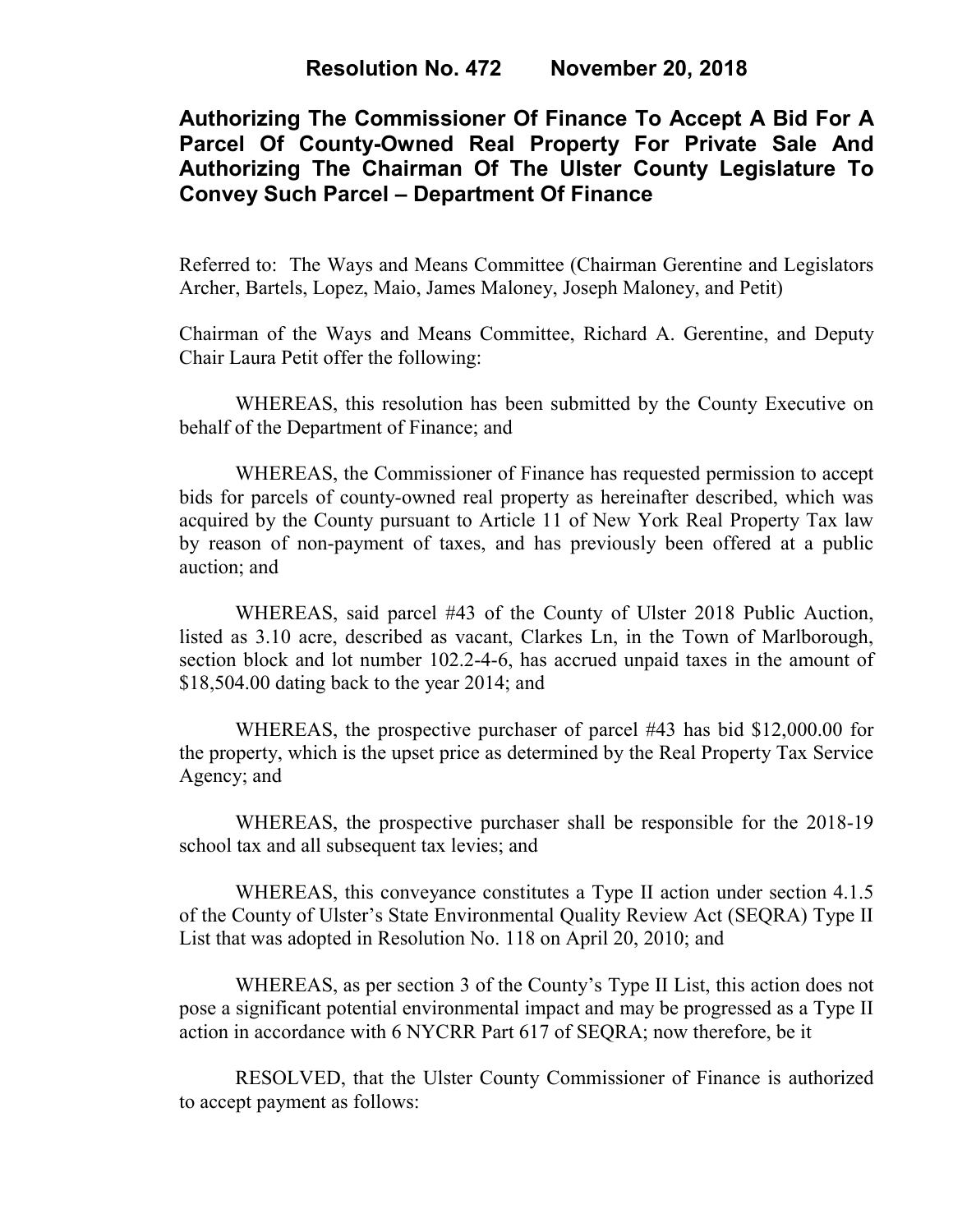#### **- Page 2 -**

### **Resolution No. 472 November 20, 2018**

**Authorizing The Commissioner Of Finance To Accept A Bid For A Parcel Of County-Owned Real Property For Private Sale And Authorizing The Chairman Of The Ulster County Legislature To Convey Such Parcel – Department Of Finance**

| <b>PREVIOUS OWNER</b>                                  | <b>TOWN</b> | <b>BIDDER</b>                                      | <b>BID AMOUNT</b> |
|--------------------------------------------------------|-------------|----------------------------------------------------|-------------------|
| Tumbleson, Arthur<br>SBL#: 102.2-4-6<br>Parcel $\#$ 43 | Marlborough | Perez, Pascual<br>28 Rosio Ln.<br>Modena, NY 12548 | \$12,000.00       |
| <b>Unpaid Taxes: \$18,504.00</b>                       |             |                                                    |                   |

and, be it further,

RESOLVED, that the Chairman of the Ulster County Legislature is authorized and directed to make, execute and deliver to said bidder making payment, a quitclaim deed conveying the interest of the County in said parcel, which quitclaim deed shall contain the covenant that the said County of Ulster shall in no event be or become liable for any defects in title conveyed for any cause whatsoever, and that no claim or demand of any nature shall ever be made against the County of Ulster arising from such sale, conveyance or the proceedings leading thereto,

and move its adoption.

#### ADOPTED BY THE FOLLOWING VOTE:

AYES: 20 NOES: 0 (Absent: Legislators Bartels, Collins, and Eckert)

Passed Committee: Ways and Means on November 13, 2018

FINANCIAL IMPACT: TOTAL UNPAID TAXES: \$18,504.00 TOTAL ACCEPTED BID: \$12,000.00